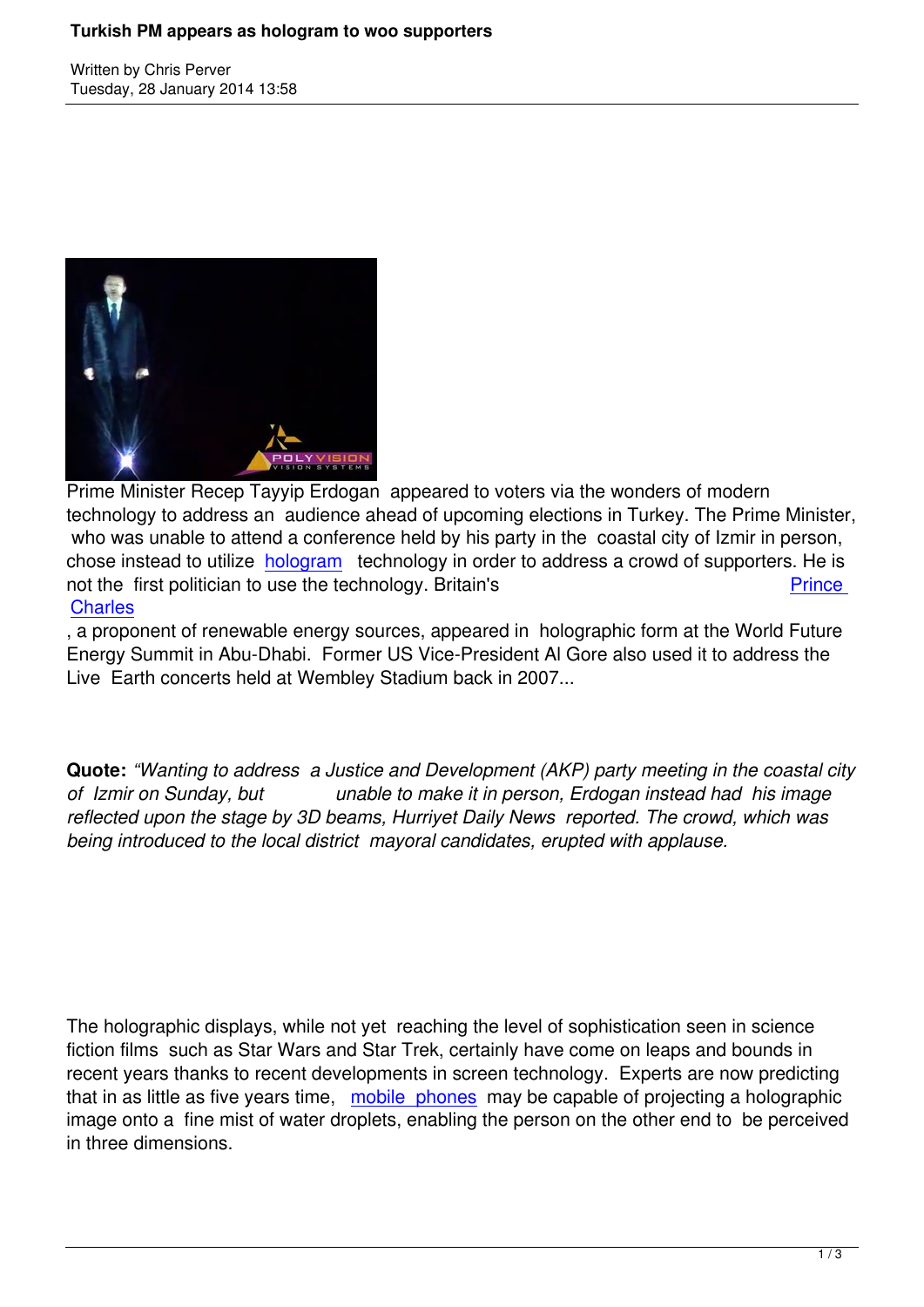Written by Christian by Christian by Christian by Christian by Christian by Christian by Chris Perus

**Quote:** *"To make a call, the person sits in front of a high tech camera which has two lenses and a microphone. The two images formed by the lenses are blended together and then streamed through the internet to the person on the other end of the line. A hologram machine then receives the images and projects them onto a screen of water vapour. Mr Panek said: "We are on the frontier of technology that was imagined in movies 40 years ago - it is science fiction becoming science fact.*

It is amazing of course. But as with the case of Prince Charles and Prime Minister Erdogan, why not just use a live video link? Why the need to use holographic technology to address a live audience? Why go to the trouble of setting up expensive holographic equipment when a simple internet link could have done the same job? Probably the answer is in the 'wow' factor. Erdogan's speech would certainly not have received the same reaction from the crowd had he been addressing them from a big screen. Likewise Prince Charles and Al Gore drew more attention to themselves by appearing as holograms than the issues they were campaigning for. Erdogan's holographic appearance reminds me of that occasion in the book of Acts where King Herod addressed his people.

## Acts 12:22

And upon a set day Herod, arrayed in royal apparel, sat upon his throne, and made an oration unto them. And the people gave a shout, saying, It is the voice of a god, and not of a man. And immediately the angel of the Lord smote him, because he gave not God the glory: and he was eaten of worms, and gave up the ghost.

The Jewish historian Josephus gives a little more detail on this event...

**Quote:** *"After Agrippa had ruled in Judea for three full years, he traveled to the city of Caesarea, which in th[e past was](http://www.biblehistory.net/newsletter/herod_agrippa.htm) called Strato's Tower. There he put on an exhibition in honor of Caesar, declaring this to be a festival for the Emperor. And there came a large number of officials and those of a high-ranking status. At sunrise on the following day he put on a robe made of all silver and walked into the theater. Then the silver shown brightly as the sun's first rays fell upon it and he sparkled in the sunlight, dazzling the crowd and causing a sort of fear and trembling in those who were viewing the spectacle. The crowds then began to shout from various parts of the theater, words which in truth were not for his best, addressing him as a god, and crying out, "We have in the past honored you as a man, but now we honor you as one with a nature greater then any mortal being." The king did not rebuke, nor disagree with the flattery of the crowd.*